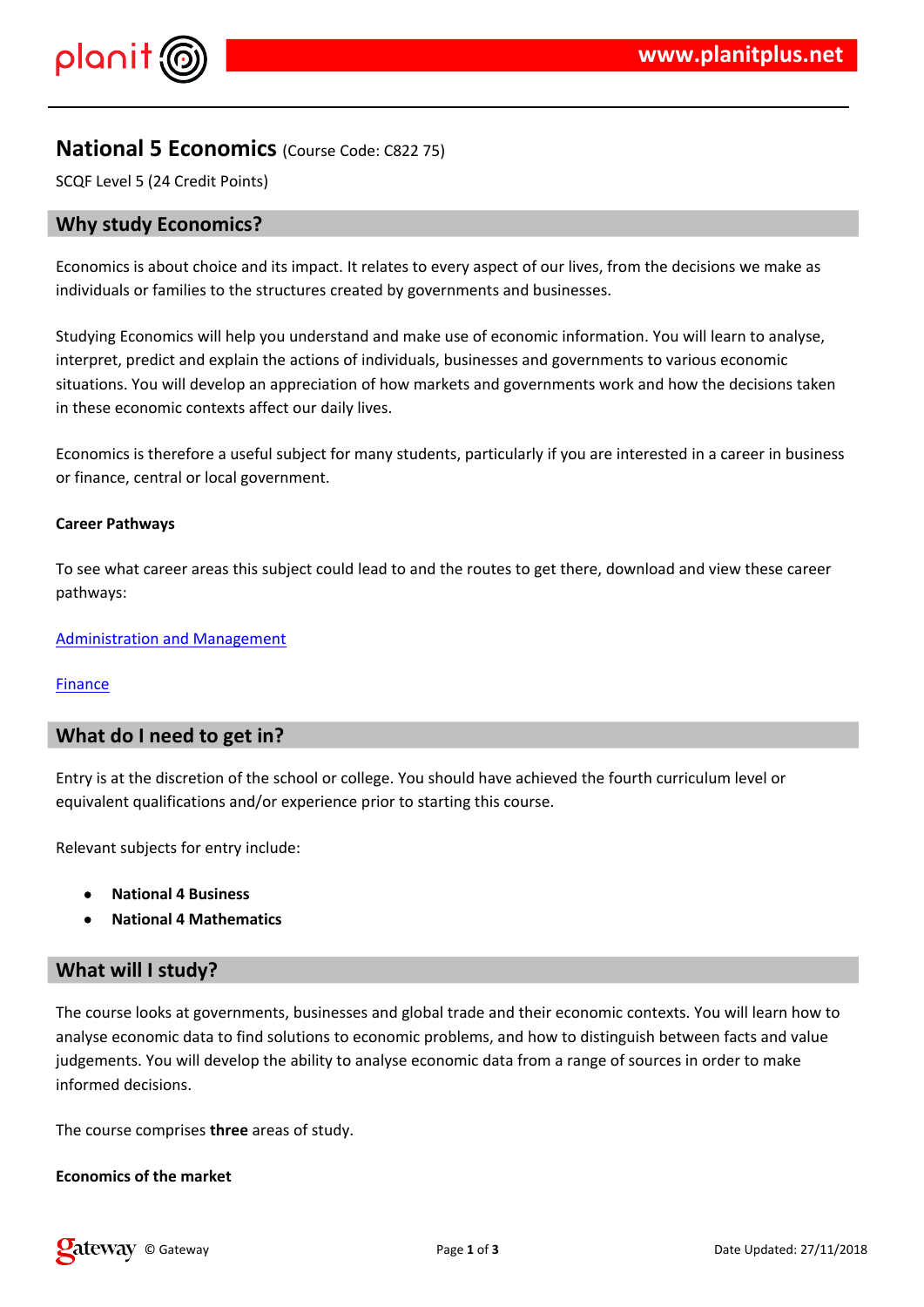$0 \frac{9}{6}$  # #

 $"$  # /%##./&& & %& \* %( (& \*)#%)( (+ %#  $#$  &\*  $($  ##  $($  % & % &  $\lambda$  ),

- $$%$  $\mathcal{R}$
- $0 \frac{9}{6}$  # #

/%## . / & 卷 & % & " & ) & 1& % & % &  $"$  # 8 " & ) & \* 2 ( % " % & % & #% )% # & .) & .& ( & ) % ( +  $\#$   $\&*$  $+$  #  $\frac{9}{68}$  #8 & ( & ),  $#$  &\*

- $\mathcal{L}$  (  $\alpha$
- $\Omega$  $\%$  # #

"#/%##./&& #& & %& & &  $\#$  \*  $\#$  \* 8 +  $+$  (  $8$  %  $. +\%8$  (  $\#$  (  $\%8$   $\&$  (  $\#$  (  $\%$   $\&$  $+$   $8$ " # % & & () & ) % & & ) # % & % & #,  $#$  &\*

- $\big)$ 
	- $\star$

 $# +$  "  $3+$  ( ) & ( &  $\ell$ ) & &

> $($  % &  $+$  ) /  $( ) 8 8$  % 98  $( 8 + )$   $/$

 $+$  % & ) & ( ) & %  $\frac{1}{2}$  #  $+$  (  $+$  +  $\frac{1}{2}$  (  $+$  &  $\frac{1}{2}$  &  $\frac{1}{2}$  (  $+$   $+$   $\frac{1}{2}$   $+$   $\frac{1}{2}$   $+$   $\frac{1}{2}$   $+$   $\frac{1}{2}$   $+$   $\frac{1}{2}$   $+$   $\frac{1}{2}$   $+$   $\frac{1}{2}$   $+$   $\frac{1}{2}$   $+$   $\frac{1}{2}$   $+$  & %&%&, %&())&&& %##&\* 1 &## \* + ( % +  $\#%$  % ( % & 4 + %  $4<sub>1</sub>$ 

 $3 + 6$  % &  $\frac{1}{26}$  # #  $\frac{1}{2}$   $\frac{1}{2}$  8 # #  $\frac{1}{2}$  4,

 $\%$  \*+  $\&\#$  / (+% " ( ( ## )(  $\&$  &  $\&$  ,  $3 +$ 

 $\frac{3}{8}$  % < .  $3+$  (

> $(8) \% (7) = 968$ #  $\overline{4}$  and  $\overline{4}$ 4 (%) &  $\left( \begin{array}{c} 8 \end{array} \right)$  %  $\left( \begin{array}{c} 2 \end{array} \right)$  % & # 4 & 8 % & 8 ( & ) % (